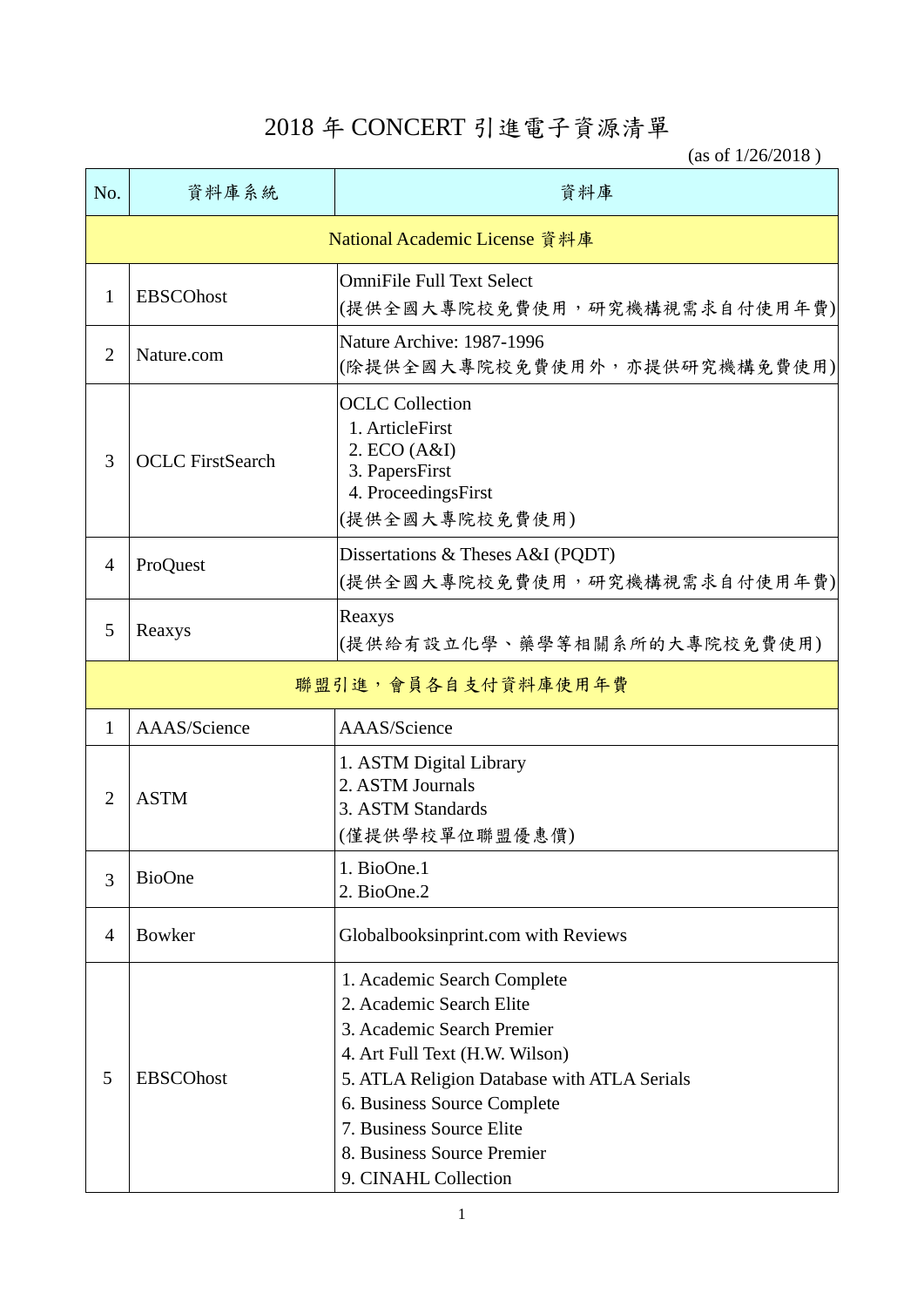| No. | 資料庫系統                                                          | 資料庫                                                                                                                                                                                                                                                                                                                                                                                                                                                                                      |
|-----|----------------------------------------------------------------|------------------------------------------------------------------------------------------------------------------------------------------------------------------------------------------------------------------------------------------------------------------------------------------------------------------------------------------------------------------------------------------------------------------------------------------------------------------------------------------|
|     |                                                                | 10. Communication & Mass Media Complete<br>11. EconLit<br>12. EconLit with Full Text<br>13. Education Research Complete<br>14. Hospitality & Tourism Complete<br>15. Hospitality & Tourism Index<br>16. Humanities Full Text (H.W. Wilson)<br>17. Library Literature and Information Science Full Text (H.W.<br>Wilson)<br>18. MLA International Bibliography<br>19. OmniFile Full Text Select (供研究單位)                                                                                   |
| 6   | Eikon with Datastream<br>for Office                            | Eikon with Datastream for Office                                                                                                                                                                                                                                                                                                                                                                                                                                                         |
| 7   | <b>Emerald Management</b><br>eJournals                         | <b>Emerald Journals</b>                                                                                                                                                                                                                                                                                                                                                                                                                                                                  |
| 8   | Gale                                                           | 1. Biography in Context<br>2. Literature Resource Center                                                                                                                                                                                                                                                                                                                                                                                                                                 |
| 9   | <b>Grolier Online</b>                                          | 1. Encyclopedia Americana Online<br>2. Grolier Multimedia Encyclopedia Online                                                                                                                                                                                                                                                                                                                                                                                                            |
| 10  | <b>IEEE</b> Xplore                                             | <b>IEEE/IET Electronic Library (IEL)</b><br>(僅提供學校單位聯盟優惠價)                                                                                                                                                                                                                                                                                                                                                                                                                               |
| 11  | InCites <sup>TM</sup> Journal Citation<br>Reports <sup>®</sup> | InCites <sup>TM</sup> Journal Citation Reports <sup>®</sup> (Perpetual License)                                                                                                                                                                                                                                                                                                                                                                                                          |
| 12  | <b>JoVE</b>                                                    | <b>1. Journal of Visualized Experiments (New)</b><br><b>2. JoVE Science Education (New)</b>                                                                                                                                                                                                                                                                                                                                                                                              |
| 13  | <b>JSTOR</b>                                                   | 1. Arts & Sciences I Collection<br>2. Arts & Sciences II Collection<br>3. Arts & Sciences III Collection<br>4. Arts & Sciences IV Collection<br>5. Arts & Sciences V Collection<br>6. Arts & Sciences VI Collection<br>7. Arts & Sciences VII Collection<br>8. Arts & Sciences VIII Collection<br>9. Arts & Sciences IX Collection<br>10. Arts & Sciences X Collection<br>11. Arts & Sciences XI Collection<br>12. Arts & Sciences XII Collection<br>13. Arts & Sciences XIII Collection |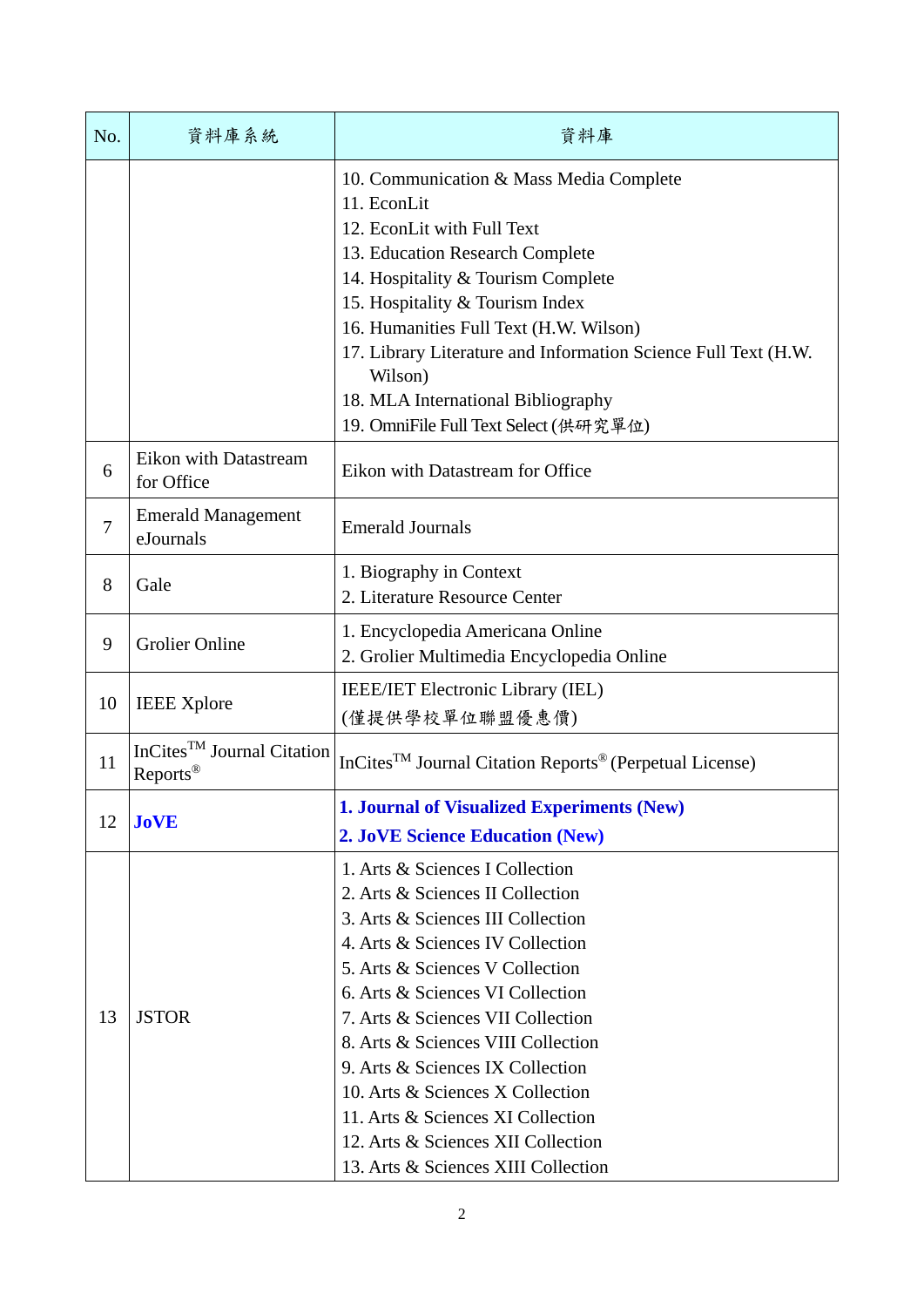| No. | 資料庫系統                                | 資料庫                                                                                                                                                                                                                                                                                                                                                                                                                                                                                                                                                 |
|-----|--------------------------------------|-----------------------------------------------------------------------------------------------------------------------------------------------------------------------------------------------------------------------------------------------------------------------------------------------------------------------------------------------------------------------------------------------------------------------------------------------------------------------------------------------------------------------------------------------------|
|     |                                      | 14. Arts & Sciences XIV Collection<br><b>15. Arts &amp; Sciences XV Collection (New)</b><br>16. Health & General Sciences Collection<br>17. Life Sciences Collection                                                                                                                                                                                                                                                                                                                                                                                |
| 14  | LexisNexis Academic                  | LexisNexis Academic<br>(僅提供學校單位聯盟優惠價)                                                                                                                                                                                                                                                                                                                                                                                                                                                                                                               |
| 15  | Nature.com                           | Nature.com eJournals                                                                                                                                                                                                                                                                                                                                                                                                                                                                                                                                |
| 16  | Naxos Music Library                  | Naxos Music Library                                                                                                                                                                                                                                                                                                                                                                                                                                                                                                                                 |
| 17  | <b>OCLC</b> FirstSearch              | WorldCat                                                                                                                                                                                                                                                                                                                                                                                                                                                                                                                                            |
|     | OvidSP                               | 1. EconLit<br>2. PsycINFO<br>3. Transport<br>(2018年不納入聯盟引進範圍,請參見9/8/2017最新消息<br>報導)                                                                                                                                                                                                                                                                                                                                                                                                                                                                 |
| 18  | <b>Oxford Art Online</b>             | Grove Art Online                                                                                                                                                                                                                                                                                                                                                                                                                                                                                                                                    |
| 19  | <b>Oxford Journals</b><br>Collection | <b>Oxford Journals Collection</b>                                                                                                                                                                                                                                                                                                                                                                                                                                                                                                                   |
| 20  | <b>Oxford Music Online</b>           | Grove Music Online                                                                                                                                                                                                                                                                                                                                                                                                                                                                                                                                  |
| 21  | <b>Oxford Reference</b>              | <b>Premium Collection</b>                                                                                                                                                                                                                                                                                                                                                                                                                                                                                                                           |
| 22  | Project MUSE                         | Project MUSE                                                                                                                                                                                                                                                                                                                                                                                                                                                                                                                                        |
| 23  | ProQuest                             | 1. ABI/INFORM Collection<br>2. ABI/INFORM Global<br>3. Advanced Technologies & Aerospace Database<br>4. AGRICOLA<br>5. Aquatic Sciences and Fisheries Abstracts (ASFA)<br>6. Arts & Humanities Database<br>7. Biological Science Database<br>8. Career & Technical Education Database<br>9. Education Database<br>10. Entrepreneurship Database<br>11. Library and Information Science Abstracts (LISA)<br>12. Linguistics and Language Behavior Abstracts (LLBA)<br>13. Materials Science & Engineering Database (原 SciTech<br>Premium Collection) |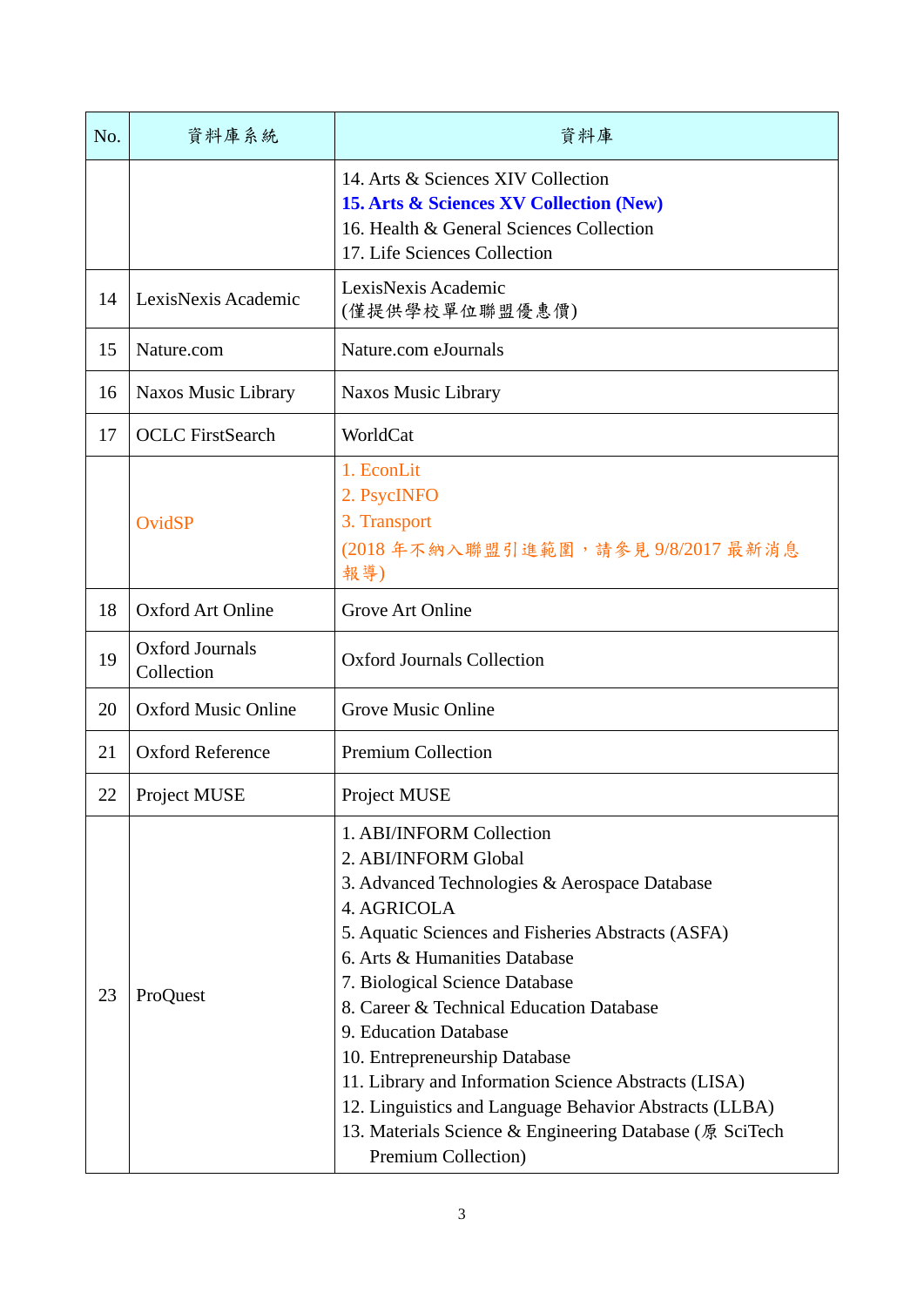| No. | 資料庫系統                              | 資料庫                                                                                                                                                                                                  |
|-----|------------------------------------|------------------------------------------------------------------------------------------------------------------------------------------------------------------------------------------------------|
|     |                                    | 14. Natural Science Collection<br>15. PIO (Periodicals Index Online)<br>16. Research Library<br>17. Sociological Abstracts<br>18. The Vogue Archive<br>19. Dissertations & Theses A&I (PQDT) (供研究單位) |
| 24  | <b>RefWorks</b>                    | RefWorks (書目管理軟體)                                                                                                                                                                                    |
| 25  | S&P Capital IQ Research<br>Insight | North America (北美版), Global (全球版), Backdata (Historical<br>Files - North America only) (北美版回溯資料)                                                                                                     |
| 26  | SAE Mobilus <sup>™</sup>           | <b>Technical Papers</b><br>(僅提供學校單位聯盟優惠價)                                                                                                                                                            |
| 27  | ScienceDirect                      | ScienceDirect                                                                                                                                                                                        |
| 28  | SciFinder                          | SciFinder<br>(僅提供學校單位聯盟優惠價)                                                                                                                                                                          |
| 29  | Scopus                             | Scopus                                                                                                                                                                                               |
| 30  | SpringerLink                       | SpringerLink                                                                                                                                                                                         |
| 31  | Taylor & Francis                   | Taylor & Francis Journals                                                                                                                                                                            |
| 32  | Ulrichsweb                         | Ulrichsweb.com                                                                                                                                                                                       |
| 33  | Web of Science                     | 1. Arts and Humanities Citation Index (A&HCI)<br>2. Science Citation Index Expanded (SCIE)<br>3. Social Sciences Citation Index (SSCI)<br>(Perpetual License)                                        |
| 34  | <b>Wiley Online Library</b>        | Wiley Online Library                                                                                                                                                                                 |
| 35  | <b>WIPS Global</b>                 | <b>WIPS Global</b>                                                                                                                                                                                   |
| 36  | KMCC 光華管理個案<br>收錄庫                 | KMCC 光華管理個案收錄庫                                                                                                                                                                                       |
| 37  | MARS 臺灣管理文獻庫                       | MARS 臺灣管理文獻庫                                                                                                                                                                                         |
|     | 工程學刊全文影像資料<br>庫                    | 工程學刊全文影像資料庫<br>(2018年不納入聯盟引進範圍,請參見6/21/2017最新消息<br>報導)                                                                                                                                               |